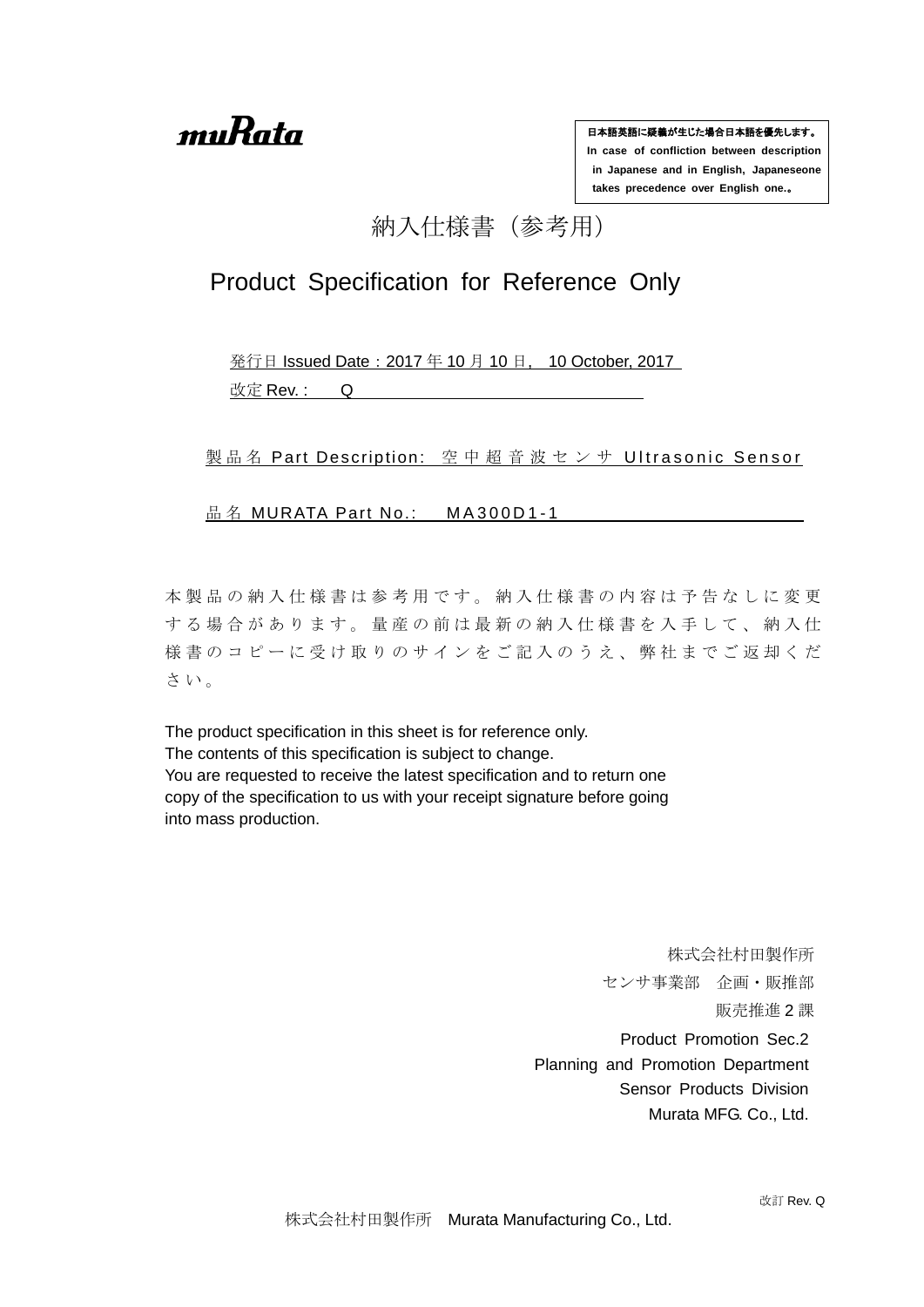# muRata 参考図 For Reference Only (Specification No: JGA33\*-\*\*\*\*)

| 空中超音波センサ<br>Ultrasonic sensor |                  | MA300D1-1 | 納入仕様書(参考用)<br><b>Product</b><br>specification(Tentative) |             |
|-------------------------------|------------------|-----------|----------------------------------------------------------|-------------|
| 決定年月日                         | 2017年10月10日      |           | 承認                                                       | 担当          |
| Date                          | 10 October, 2017 |           | Approved by                                              | Prepared by |

# 1 適用範囲 Scope

1.1 当納入仕様書は、対向配置されたセンサ間に挿入された紙葉(シートまたはフィルム) を検知する機器に使用される空中超音波センサについて規定します。 この用途以外にご使用の場合には事前に弊社へご連絡ください。 This product specification is applied to ultrasonic transducer used for multiple sheet feed detection that is inserted between transducers. Please contact us when using

this product for any other applications than described in the above.

### 2 品番及び貴社関連事項 Part number

- 2.1 当社品番 Murata Part number MA300D1-1
- 2.2 貴社品番 Customer Part Number
- 2.3 貴社仕様書番号 Customer Specification Number

### 3 外観及び表示 Appearance and Marking

3.1 形状及び寸法 第一図 外形寸法図によります

Dimensions As per Fig.1 Dimensions

3.2 表示 製造年月を以下の記号で表示します。

Marking Production month code is marked.

| 月度(month) |   | 2 | 3 | 4 | 5 | 6                                                                               |   | 8 | 9 | 10 | 11 | 12 |
|-----------|---|---|---|---|---|---------------------------------------------------------------------------------|---|---|---|----|----|----|
| 年度(year)  |   |   |   |   |   | Jan.   Feb.   Mar   Apr.   May   Jun.   Jul.   Aug.   Sep.   Oct.   Nov.   Dec. |   |   |   |    |    |    |
| 2017      |   |   |   |   |   |                                                                                 | G |   | u |    |    |    |
| 2018      |   |   |   |   | c |                                                                                 |   |   |   |    |    |    |
| 2019      | a |   | C | d | е |                                                                                 | g |   |   |    |    |    |
| 2020      |   |   |   |   | S |                                                                                 |   |   | w | х  |    |    |

※4年で1サイクルします 4 year is one cycle.

### 4 絶対最大定格 Absolute Maximum Ratings

|     | 項目 Item                                           | 規格値 Specification  |
|-----|---------------------------------------------------|--------------------|
| 4.1 | 最大印加電圧<br>Absolute Maximum Input Voltage          | $50Vp-p$           |
| 4.2 | 使用温度範囲<br><b>Operating Temperature Range</b>      | $-20 \sim 70$ degC |
| 4.3 | 保存温度範囲<br>Storage Temperature Range               | $-30 \sim 70$ degC |
| 4.4 | センサ天面最大応力<br>Maximum Stress of Sensor top surface | 10N                |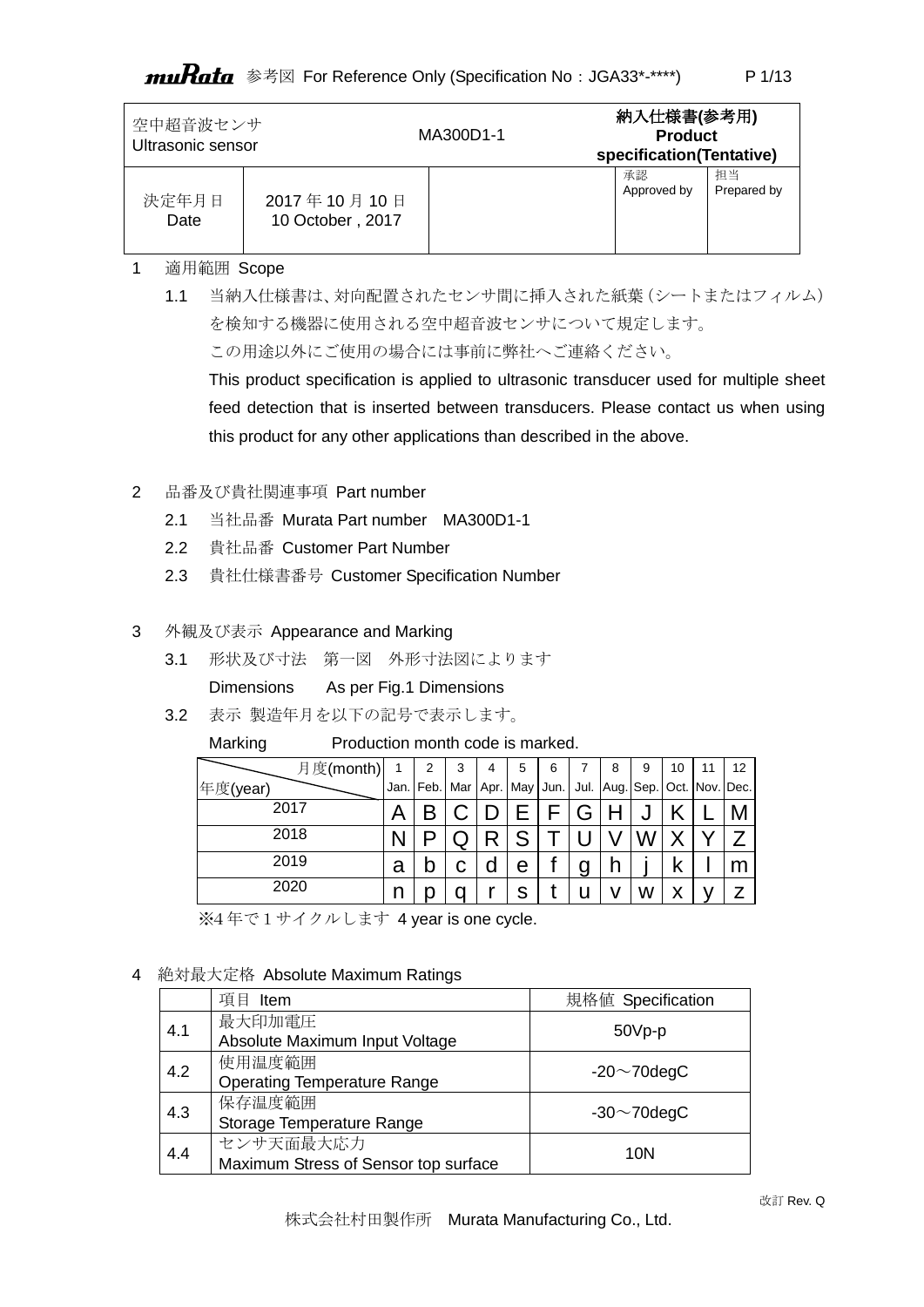5 電気的性能(\*周囲温度 25±3℃、湿度 45~60%RH での測定といたします)

| Electric Performance (*Temperature 25±3degC, 45 to 60% R.H, Unless otherwise noted) |  |
|-------------------------------------------------------------------------------------|--|
|                                                                                     |  |

|     | 項目 Item                          | 規格値 Specification                    | 測定条件 Measuring Condition                                                                                                                                                                                                                                                                                                                                                   |
|-----|----------------------------------|--------------------------------------|----------------------------------------------------------------------------------------------------------------------------------------------------------------------------------------------------------------------------------------------------------------------------------------------------------------------------------------------------------------------------|
| 5.1 | 使用周波数<br>Nominal<br>Frequency    | 300kHz                               |                                                                                                                                                                                                                                                                                                                                                                            |
| 5.2 | 総合感度<br>Overall<br>Sensitivity   | 1.5 $\sim$ 4.0 Vp-p                  | 駆動波形 Driving signal: 10Vp-p,<br>バースト波 burst wave, 矩形波<br>Rectangle wave<br>駆動周波数 Driving frequency:<br>300kHz<br>駆動波数 Driving pulse: 5pulses<br>駆動周期 Driving interval: 300Hz<br>(3.33ms)<br>受信回路増幅率<br>Gain of receiving<br>circuit :<br>1000times(60dB)<br>センサ-反射板間距離: 100mm<br>周囲条件:開放空間<br>Distance to target plate:100mm<br>in open space<br>(図 2-1 参照 Refer to Fig.2) |
| 5.3 | 指向性<br><b>Directivity</b>        | 5 度(参考値)<br>5degree(Reference Value) | 感度半減半角<br>At -6dB, half angle<br>(図3参照<br>Refer to Fig.3)                                                                                                                                                                                                                                                                                                                  |
| 5.4 | 静電容量<br>Capacitance              | 1300pF±20%                           | at 1kHz, 1Vrms                                                                                                                                                                                                                                                                                                                                                             |
| 5.5 | 絶縁抵抗<br>Insulation<br>Resistance | 100MΩ 以上<br>Min. 100Mohm             | at 100VD.C.                                                                                                                                                                                                                                                                                                                                                                |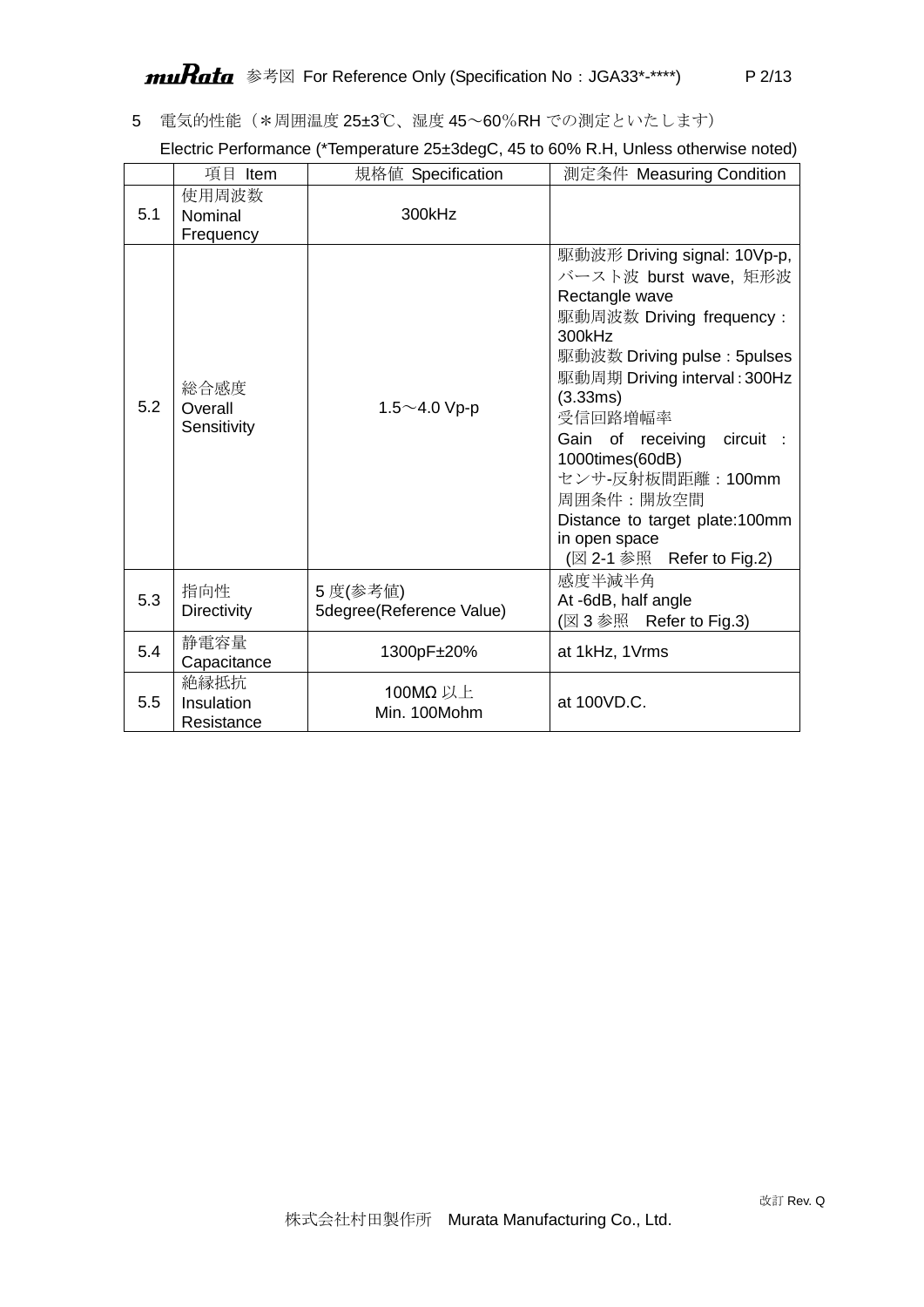# 6 信頼性試験 Environmental Tests

|     | 項目 Item                                   | 測定 Measuring                                                                                                                                                                                                                                                                                                                                                                      | 判定 Judge                                                                                        |
|-----|-------------------------------------------|-----------------------------------------------------------------------------------------------------------------------------------------------------------------------------------------------------------------------------------------------------------------------------------------------------------------------------------------------------------------------------------|-------------------------------------------------------------------------------------------------|
| 6.1 | 耐衝撃性<br><b>Shock Test</b>                 | 加速度 980m/s <sup>2</sup> (100G), 6msの衝撃を互いに直角な<br>3方向に各3回、合計9回加えます。<br>After following test, tested products are exposed at<br>nominal condition room. Then sensitivity is<br>measured.<br>Acceleration: sine 980 m/s <sup>2</sup> (100G), 6ms<br>Direction: 3 directions<br>Shock time: 3 times / directions                                                                      |                                                                                                 |
| 6.2 | 耐振動性<br><b>Vibration Test</b>             | 加振周波数 10~200Hz、掃引周期 15分、加速度<br>43.1m/s <sup>2</sup> (4.4G)の振動を互いに直角な3方向に各<br>96 時間加えます。<br>After following test, tested products are exposed at<br>nominal condition room. Then sensitivity is<br>measured.<br>Vibration frequency: 10 to 200 Hz<br>Sweep Period: 15 min.<br>Acceleration: $43.1 \text{ m/s}^2$ (4.4G)<br>Directions: 3 directions<br>Time: 96 hours / directions | 表1を満足す<br>ること。<br>Satisfy Table1                                                                |
| 6.3 | 耐落下性<br><b>Drop Test</b>                  | 1mの高さよりコンクリート床に3回自然落下させ<br>た後、測定します。但し、音波放射部の天面並びに<br>側面に著しい欠損や変形がないこととします。<br>After following test, tested products are exposed at<br>nominal condition room. Then sensitivity is<br>measured.<br>Height: 1 meter onto concrete floor<br>Times:<br>3 times                                                                                                                       |                                                                                                 |
| 6.4 | 端子ピン強度<br><b>Terminal</b><br>Strength     | 端子軸方向に 9.8 N の静荷重を1分間加えた後、<br>判定します。<br>After following test, tested products are exposed at<br>nominal condition room. Then overall sensitivity is<br>measured. Pull terminals in parallel to pin length.<br>Force: 9.8N, Time: 1min.                                                                                                                                            | 端子にガタ、抜<br>けがありませ<br>$h_{\circ}$<br>There should<br>be no damage<br>terminals<br>to<br>and pins |
| 6.5 | 高温放置<br>High<br>Temperature<br>Test       | 温度+85±2℃で240時間放置した後、常温常湿中に<br>24 時間放置後測定します。<br>After following test, tested products are exposed at<br>nominal condition room at least 24hours. Then<br>sensitivity is measured.<br>Temperature: +85 +/- 2 deg C<br>Time: 240 hours                                                                                                                                              | 表1を満足す<br>ること。                                                                                  |
| 6.6 | 低温放置<br>Low<br>Temperature<br><b>Test</b> | 温度-40±3℃で240時間放置した後、常温常湿中に<br>24 時間放置後測定します。<br>After following test, tested products are exposed at<br>nominal condition room at least 24hours. Then<br>sensitivity is measured.<br>Temperature: -40 +/- 3 deg C<br>Time: 240 hours                                                                                                                                              | Satisfy Table1                                                                                  |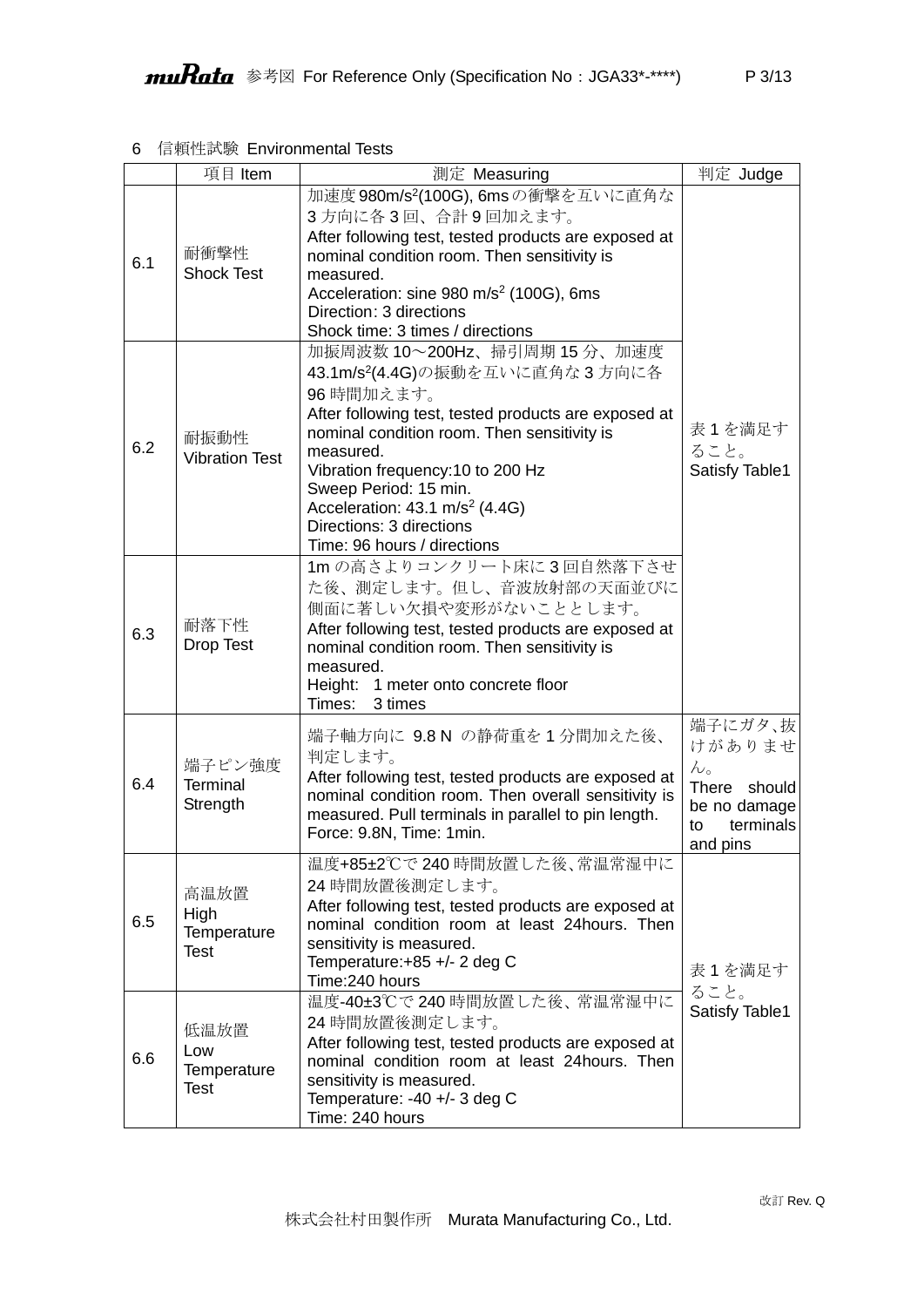| 6.7 | 湿中放置<br><b>Humidity Test</b>          | 温度+60±2℃、湿度 90~95%RH の湿中で 240 時<br>間放置した後、常温常湿中に24時間放置後測定し<br>ます。<br>After following test, tested products are exposed at<br>nominal condition room at least 24 hours. Then<br>sensitivity is measured.<br>Temperature: $+60 +/- 2$ deg C<br>Humidity: 90 to 95 % R.H.<br>Time: 240 hours                                                                                      |                                  |
|-----|---------------------------------------|--------------------------------------------------------------------------------------------------------------------------------------------------------------------------------------------------------------------------------------------------------------------------------------------------------------------------------------------------------------------------------|----------------------------------|
| 6.8 | 耐熱衝撃性<br>Heat<br>Cycle<br><b>Test</b> | 温度+85±3℃、30分間→-40±3℃、30分間を1サイ<br>クルとして、100サイクル繰り返した後、常温常湿<br>中に24時間放置後測定します。<br>After following test, tested products are exposed at<br>nominal condition room at least 24hours. Then<br>sensitivity is measured.<br>Temperature: $+85$ +/- 3 deg C, 30 minute -> -40<br>$\pm$ 3 deg C, 30 minute is one cycle<br>Cycles: 100 cycles                                           | 表1を満足す<br>ること。<br>Satisfy Table1 |
| 6.9 | 動作耐久性<br>Endurance<br>Test            | 温度+70±2℃中で300kHz、12Vp-pの矩形波で500<br>時間駆動した後、常温常湿中に24時間放置後測定<br>します。<br>After following test, tested products are exposed at<br>nominal condition room at least 24 hours. Then<br>sensitivity is measured. Sensor characteristics<br>should meet table 1.<br>Temperature: $+70$ +/- 3 deg C,<br>Input voltage: 12Vp-p rectangle wave<br>Frequency: 300 kHz<br>Time:<br>500 hours |                                  |

表 1 Table1

| 判定項目 Item   | 判定基準値 Judgment                                   |
|-------------|--------------------------------------------------|
| 総合感度        | 初期値±3dB 以内                                       |
| Overall     | Within +/-3 dB compared with Initial sensitivity |
| sensitivity |                                                  |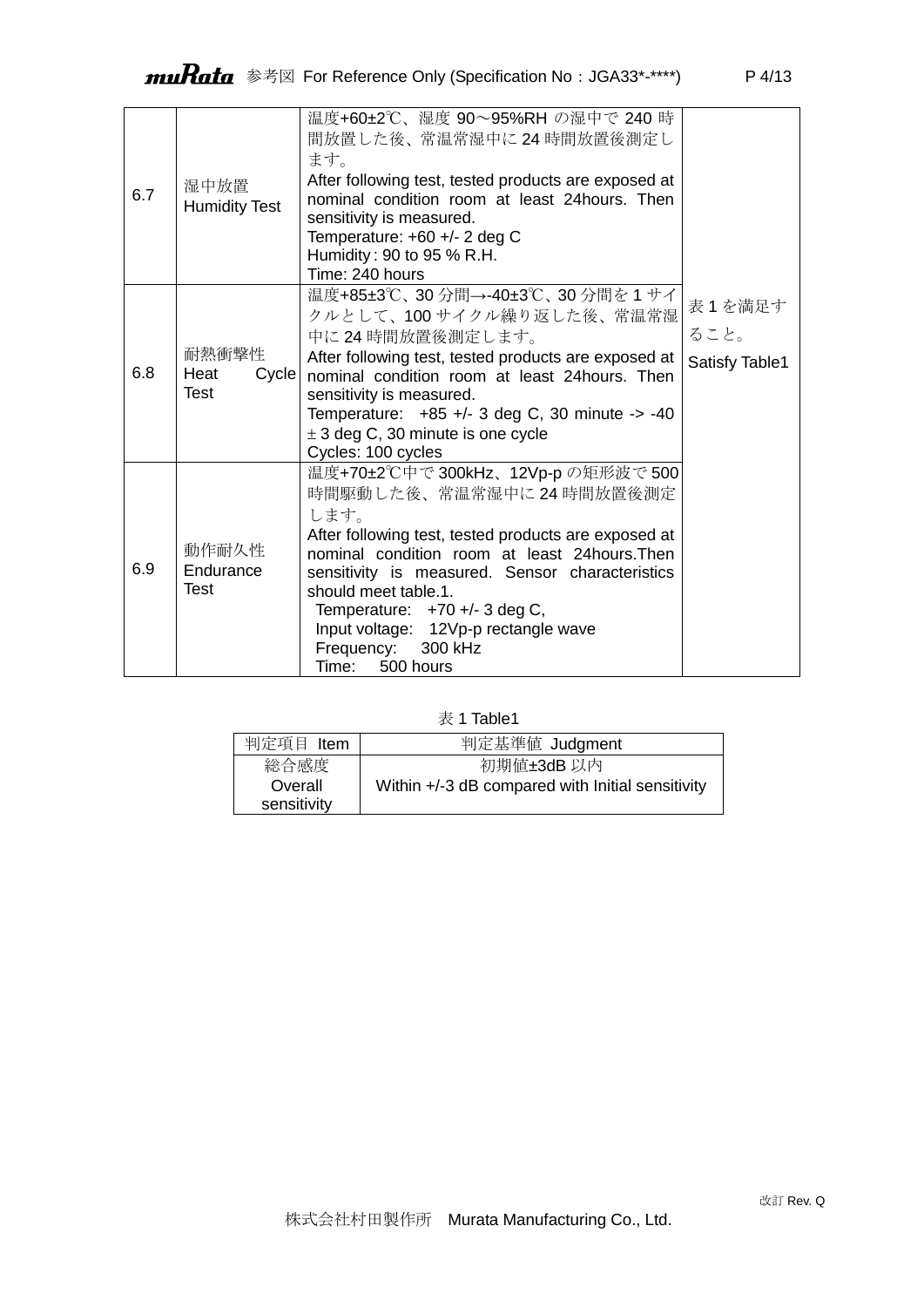# 7 注意 **Caution**

7-1 用途の限定 Limitation of Applications

当製品について、その故障や誤動作が人命または財産に危害を及ぼす恐れがある 等の理由により、高信頼性が要求される以下の用途には使用しないでください。 1)航空機器 2)宇宙機器 3)海底機器 4)発電所制御機器 5)医療機器 6)輸送機器(自動車、列車、船舶等) 7)交通用信号機器 8)防災/防犯機器 9)情報処理機器 10)その他上記機器と同等の機器 Please don't use for the applications listed below which require especially high re liability for the prevention of defects which might directly cause damage to the th

ird party's life, body or property.

1) Aircraft equipment 2) Aerospace equipment 3) Undersea equipment 4) Power pl ant control equipment 5) Medical equipment 6) Transportation equipment (vehicles, trains, ships, etc.) 7) Traffic signal equipment 8) Disaster prevention / crime prev ention equipment 9) Data-processing equipment 10) Application of similar complexit y and/or reliability requirement to the applications listed in the above

7-2 当製品に万が一異常や不具合を生じた場合でも、二次災害防止のために完成品に適切な フェールセーブ機能を必ず付加してください。

Be sure to provide an appropriate fail-safe function on your product to prevent a second damage that may be caused by the abnormal function or the failure of our product.

#### 8 使用上の注意 **Caution in use**

- 8-1 設計及び使用時 Notice in design and usage
	- ① 本体に直流電圧を印加された場合、圧電素子の消極や銀電極のマイグレーションによ り不具合を生じることがありますので、回路設計には十分注意して下さい。

Please do not apply D.C. voltage to the transducer to avoid depolarization, or silver migration of electrode on piezoelectric ceramic.

② 落下衝撃、熱衝撃によりサージ電圧が発生しますので、回路設計には十分にご注意下 さい。

The transducer may generate surge voltage by mechanical or thermal shock. Care should be taken to protect from it in designing your application circuit.

- ③ 本製品は空中用に設計されたものです。水中や液中では使用しないで下さい。 Please do not use the transducer in liquid as like water, organic solvent, etc. It will cause of malfunction.
- ④ 駆動周波数は 300kHz でご使用ください。300kHz 以外の周波数で使用すると所定の特 性が得られません。Please drive transducer with 300kHz frequency. Other frequency will make transducer unstable excitation and unstable sensitivity.
- ⑤ 駆動波数が 5 波を越えると、反射・干渉などの影響で所定の特性が得られないことが 有ります。5 波以内の波数でご使用下さい。 It is recommended to drive transducer within 5 drive pulses. Because it will make transducer unstable excitation and unstable sensitivity.
- ⑥ 本体に規格以上の衝撃が印加された場合、不具合を生じることがありますので、取扱 いには十分にご注意下さい。もし、落下させた場合は使用せず廃棄してください。 Please do not apply excessive mechanical shock to transducer to avoid piezoelectric ceramic breakage. When you drop it, please don't use and discard it.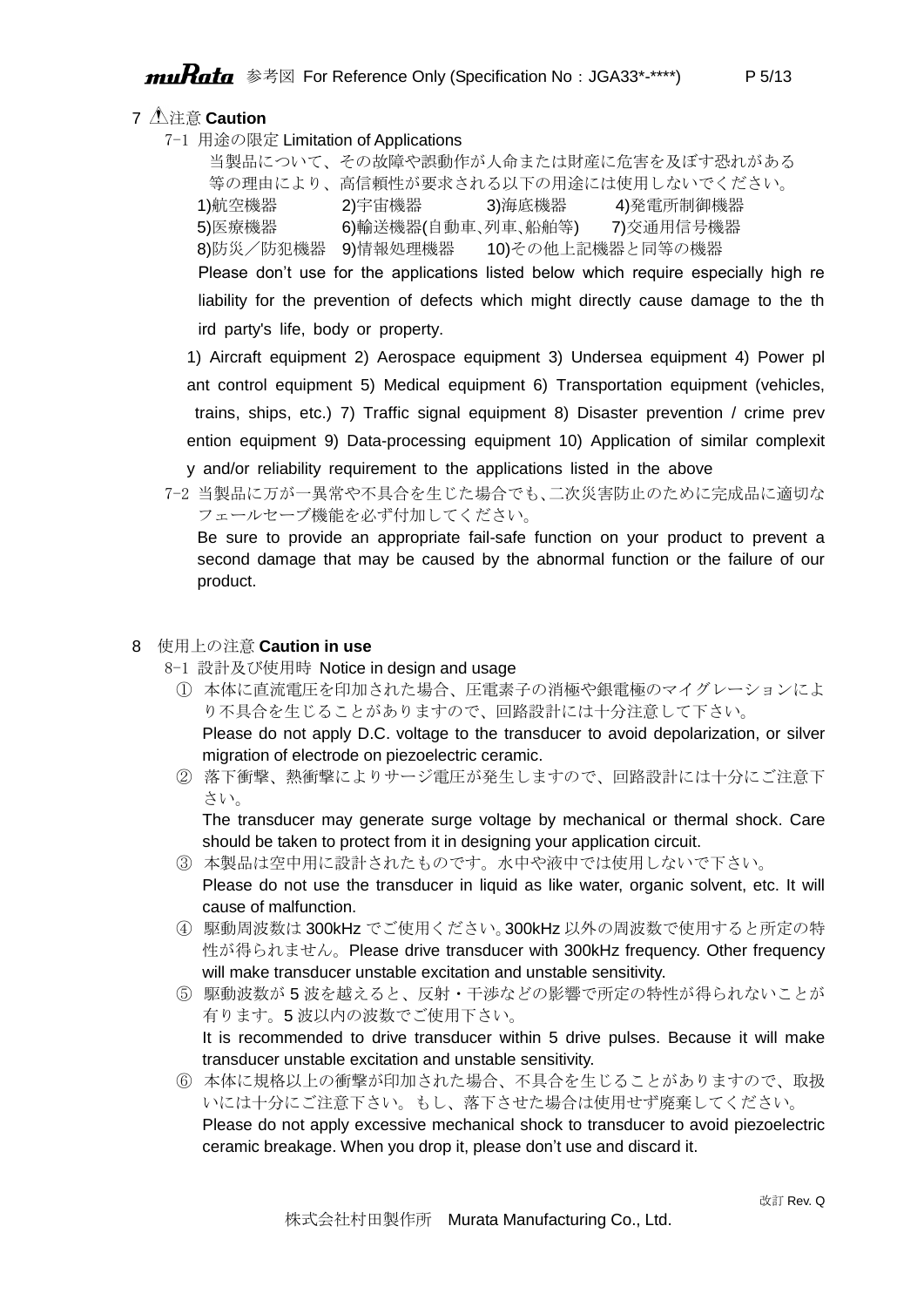# muRata 参考図 For Reference Only (Specification No : JGA33\*-\*\*\*\*) P 6/13

⑦ センサ背面を強く加圧すると内部の部品が破損する恐れがありますので取扱には十分 ご注意下さい。

Please do not apply excessive force on the rear of transducer to avoid damage to sensor housing case, lead wire, piezoelectric element, and other sensor components.

- ⑧ 圧電素子の消極を引き起こす原因になりますので、急激な温度変化は避けてください。 Avoid sudden changes in temperature. It may cause of depolarization of piezoelectric element.
- ⑨ はんだ付け性劣化を招く原因になりますので、急激な湿度変化は避けてください。 Avoid sudden changes in humidity. It may cause of poor solderability.
- ⑩ 外来ノイズの混入を低減するために、受信センサの(+)端子を信号線、表記のない端子 をGNDに接続してください。

To reduce noise signal come from another device and circuit pattern, please connect (+) indicated terminal to the signal line, and connect other terminal to GND.

⑪ センサを保持固定、または背面側を覆う部材には、硫黄を含有しない材料を選定して ください。水分とともにセンサ内部に侵入し、圧電素子の銀電極を硫化し、特性不具 合を発生する恐れがあります。

Care should be taken when select the material to hold, or cover backside of transducer. If it contains sulfur or sulfide, electrode on piezo-electric element may corroded and because of malfunction.

- ⑫ 本製品は防水構造ではありませんので、水、有機溶剤、薬品および腐食性ガス等に触 れる環境下では使用しないでください。 The transducer described in this specification is not water-proof type. Please don't
- expose to water, organic solvent, chemical liquid and corrosive gases. ⑬ 本製品は残響時間を保証していませんので、距離を検知する用途、および音波の到達 時間を計測する用途には使用しないでください。 The decay time of transducer is not guaranteed. Please don't use for distance

measuring apparatus, and/or equipments measure the sound traveling time.

- 8-2 保管 Notice in storage
	- ① 当製品は、塩化性ガス・硫化性ガス・酸・アルカリ・塩等の腐食性雰囲気がない環境 で保管 及び使用してください。また、温湿度変化の少ない、直射日光の当らない常 温・常湿の室内 で保管して下さい。腐食性雰囲気、高温多湿な環境や、温度変化の 激しい場所での保管及び 使用は、特性劣化、はんだ付け性劣化を招く原因となりま す。

The products should not be used or stored in a corrosive atmosphere, especially where chloride gas, sulfide gas, acid, alkali, salt or the like are present. Store the products in the room where is normal temperature and humidity, and avoid the sunlight, sudden changes in temperature and humidity. It may cause of failure or malfunction in such condition.

② 長期保管の環境は、周囲温度-10~40℃、相対湿度 30~80%とし、納入後 6 ヶ月以内 にご使用下さい。

Long store the products where the temperature and relative humidity do not exceed -10 to 40 degrees centigrade, and 30 to 80%RH. Use the products within 6 months after receiving.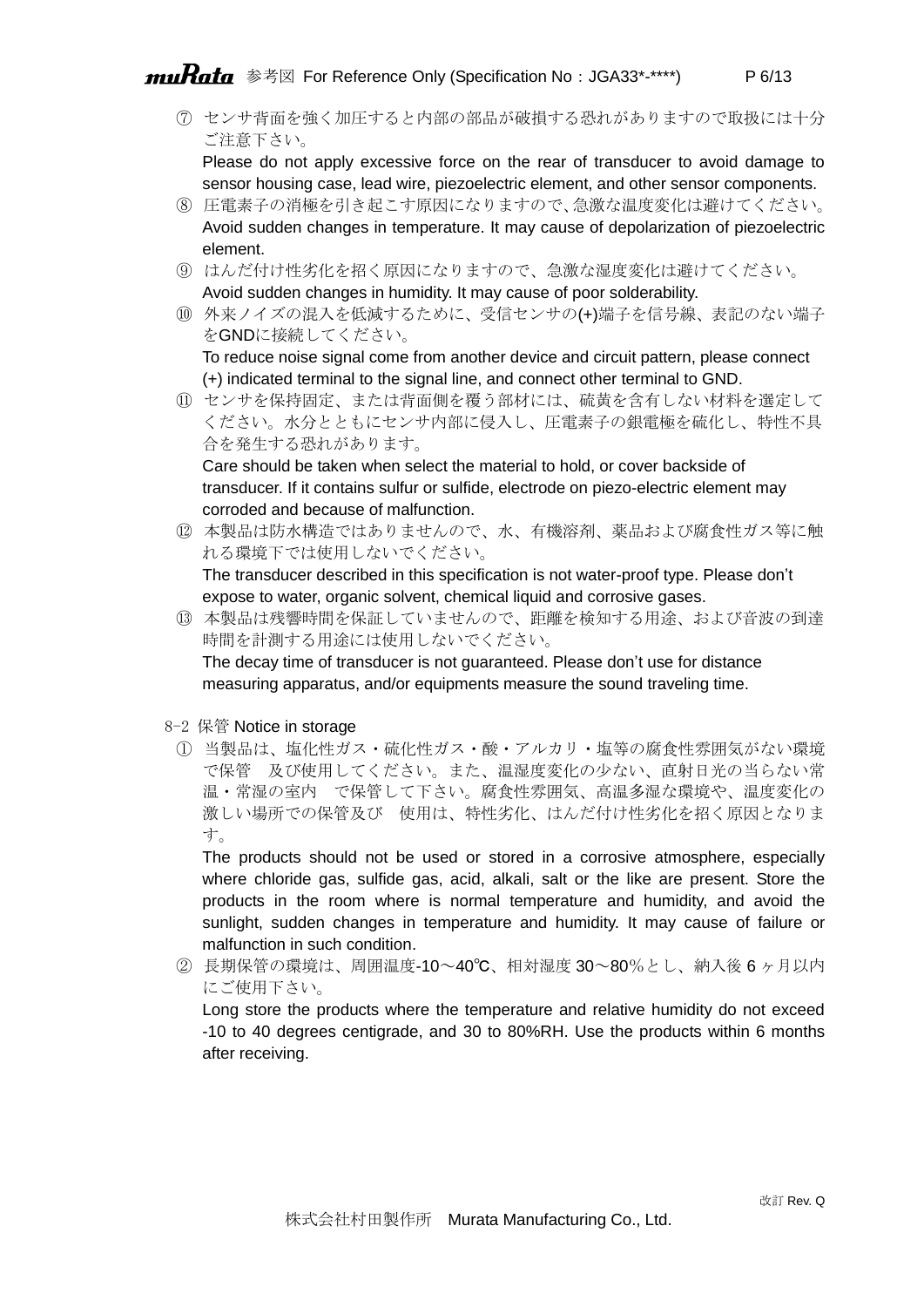- 8-3 実装時 Notice in soldering and mounting
	- ① 本製品を水、及び溶剤等で洗浄しないで下さい。

Please do not clean with water or organic solvent. Liquid penetration will make malfunction.

② 衝撃,振動でノイズが発生する事がありますので、ゴム等の緩衝材で外来振動を遮断 して下さい。

Please hold the transducer with soft materials to avoid vibration leakage.

- ③ はんだ付けの際は、端子に力が加わらないように特にご注意ください。 Please do not apply excessive force to terminals when soldering. It will make damage to sensor housing case, lead wire, piezoelectric element, and other sensor components.
- ④ はんだ付けの際は、はんだこてを使用してください(フローはんだ付けには対応して おりません)。350℃以下、3 秒以内でケース底面から 1mm 以上離して下さい。 Please use soldering iron when you mount sensor on the circuit board. Please don't apply excess soldering temperature over 350degC within 3 sec and set apart 1mm from case bottom. Pin Flow, and re-flow soldering process is not recommended.
- 9<sup>1</sup>お願い Note
	- 9-1 ご使用に際しては、貴社製品に実装された状態で必ず評価して下さい。 Please make sure that your product has been evaluated in view of your specifications with our product being mounted to your product.
	- 9-2 当製品を当納入仕様書の記載内容を逸脱して使用しないで下さい。 You are requested not to use our product deviating from the agreed specifications.
	- 9-3 弊社は、仕様書、図面その他の技術資料には、取引に関する契約事項を記載することは 適切ではないものと存じております。従って、もし、貴社が作成されたこれら技術資料 に、品質保証、PL、工業所有権等にかかる弊社の責任の範囲に関する記載がある場合 は、当該記載は無効とさせていただきます。これらの事項につきましては、別途取引基 本契約書等においてお申し越しいただきたくお願いします。

We consider it not to appropriate to include any terms and conditions with regard to the business transaction in the product specifications, drawings or other technical documents. Therefore, if your technical documents as above include such terms and conditions such as warranty clause, product liability clause, or intellectual property infringement liability clause, they will be deemed to be invalid.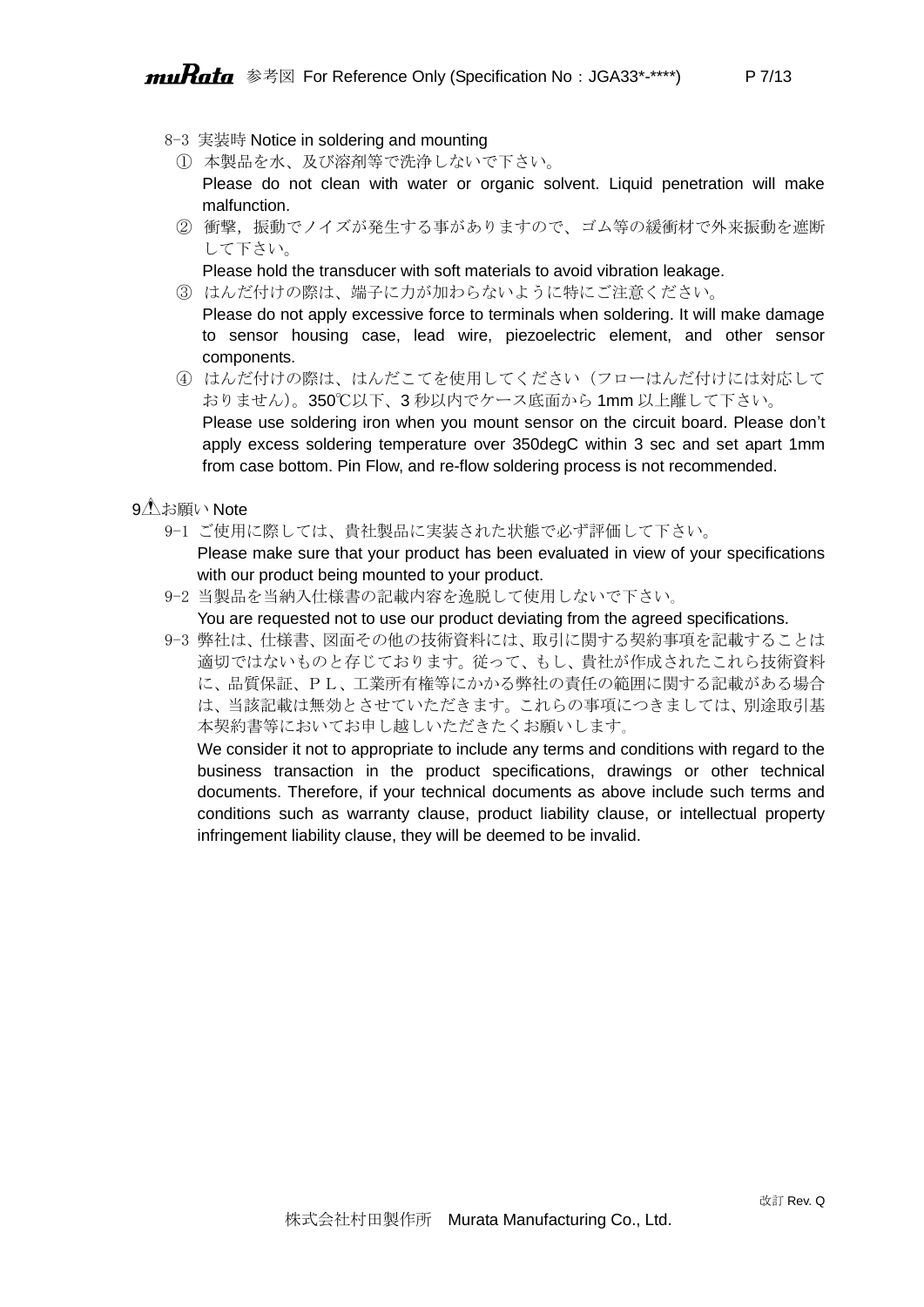

第 1 図外形寸法図 Fig.1 Dimensions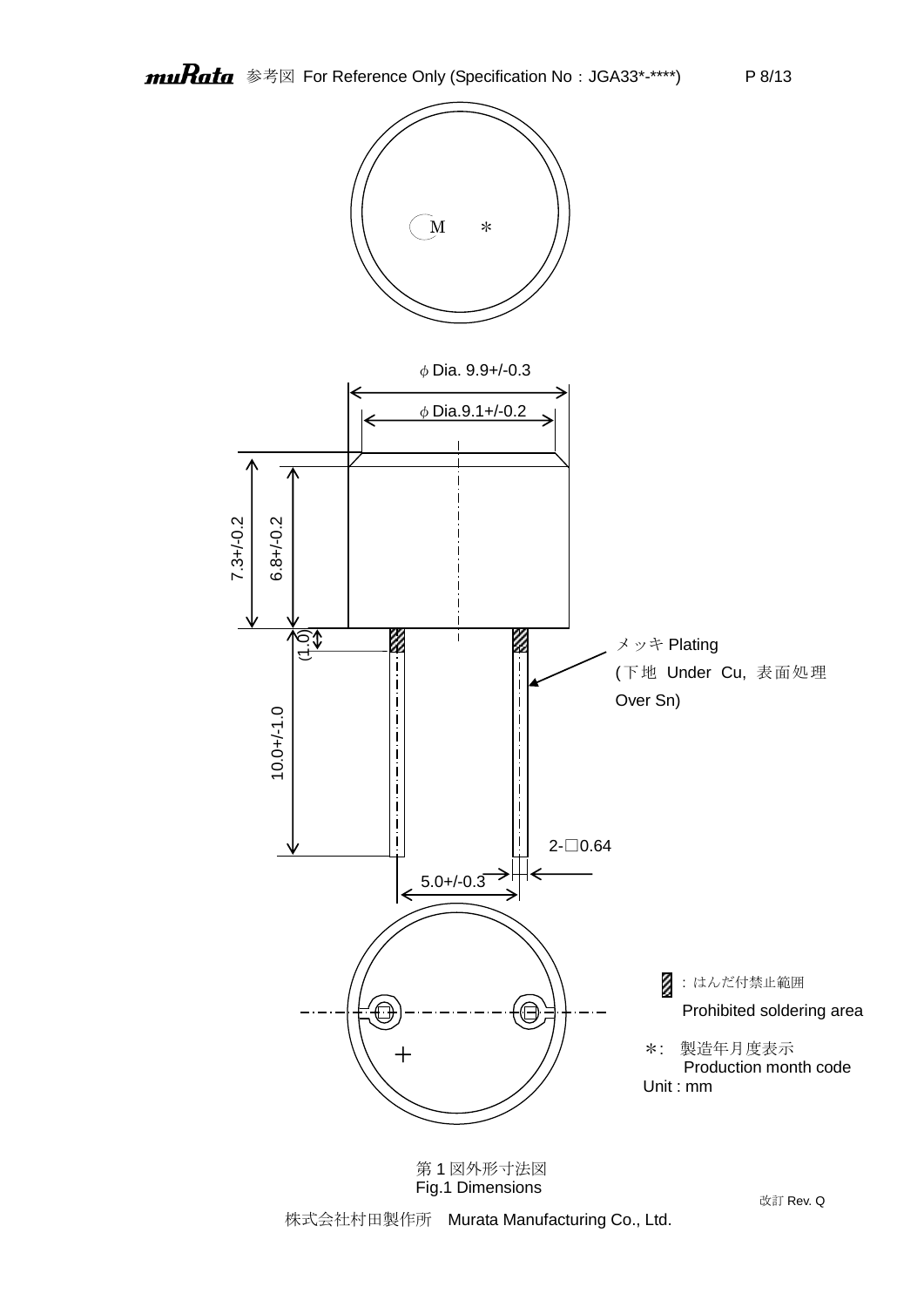総合感度の測定構成 Overall sensitivity measuring system



株式会社村田製作所 Murata Manufacturing Co., Ltd.

改訂 Rev. Q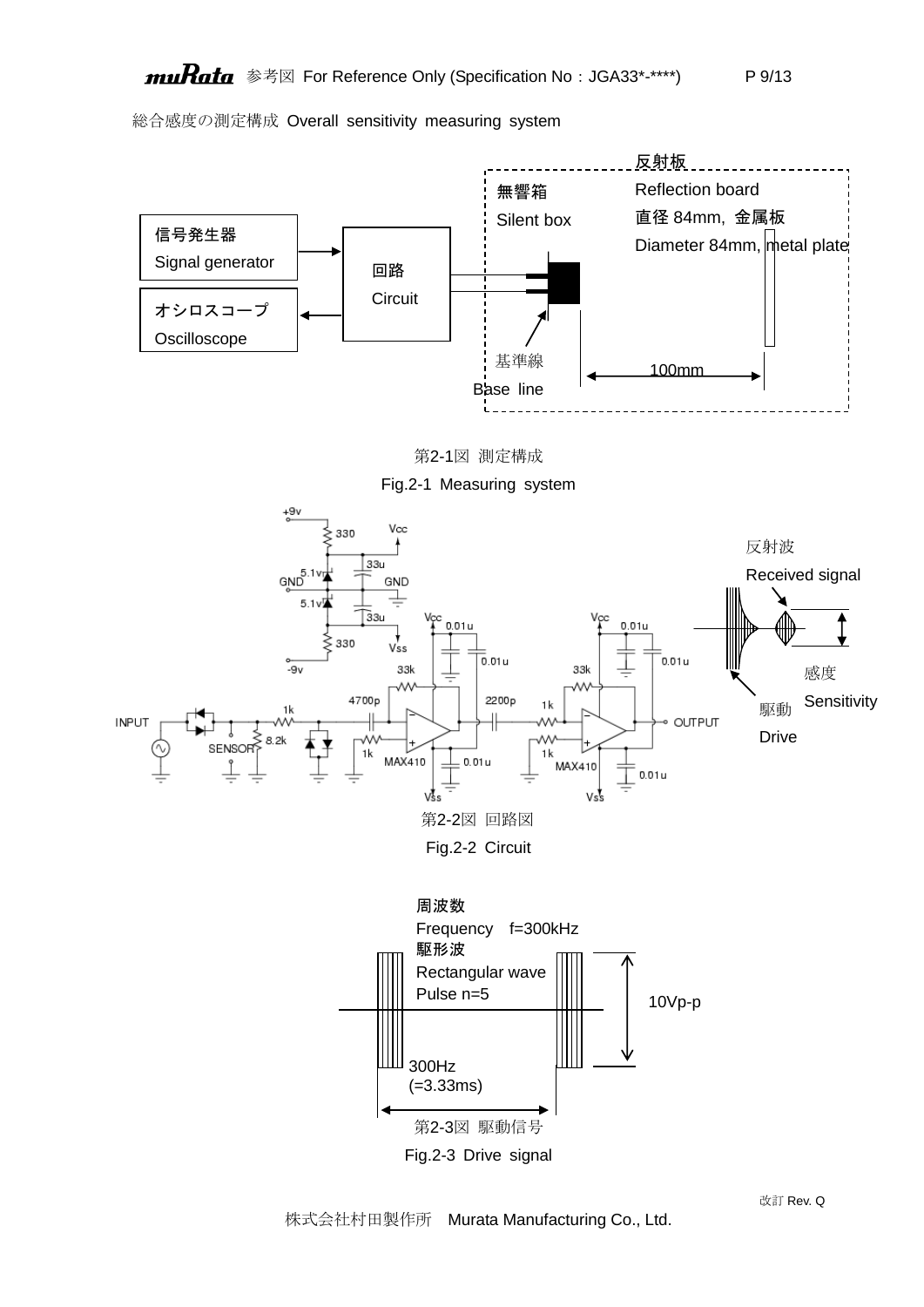# 指向性 Directivity



# (注)指向性の定義

ピーク感度を基準としたときに、感度が半減するときの片側視野角(半減半角)を指向性と定義 します。

### (Note)

Directivity is defined the half-angle of the half sensitivity (-6dB) against peak sensitivity.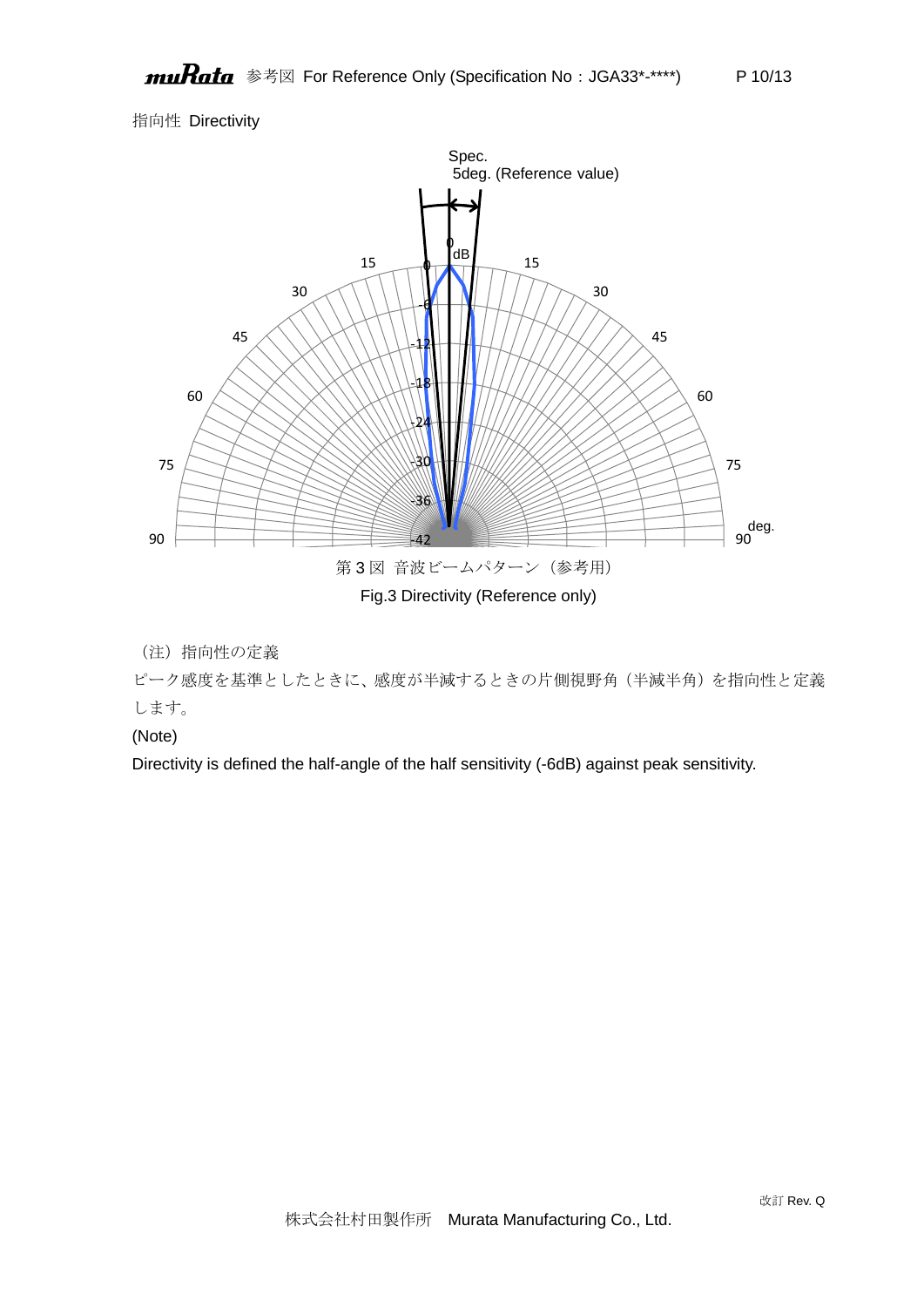### 10. 梱包(Package)



第 4-1 図 ホルダーにセンサを詰めた状態 Fig.4-1 Sensor in holder



第 4-2 図 ホルダーを重ね合わせる

Fig4-2 HolderA(B) superpose on HolderB(A).



第 4-3 図 ホルダーを箱に入れた状態 Fig4-3 The holders in a Unit Box.

10-1. 梱包数 Package quantitiy

| ホルダー Holder<br>(ウレタンフォーム/<br>Urethane form) | Max. 90pcs $\times$ 6 tiers            |
|---------------------------------------------|----------------------------------------|
| 箱 Carton Box                                | Max. 540pcs                            |
| (ボール紙/Carton box)                           | $(78 \times 242 \times 103 \text{mm})$ |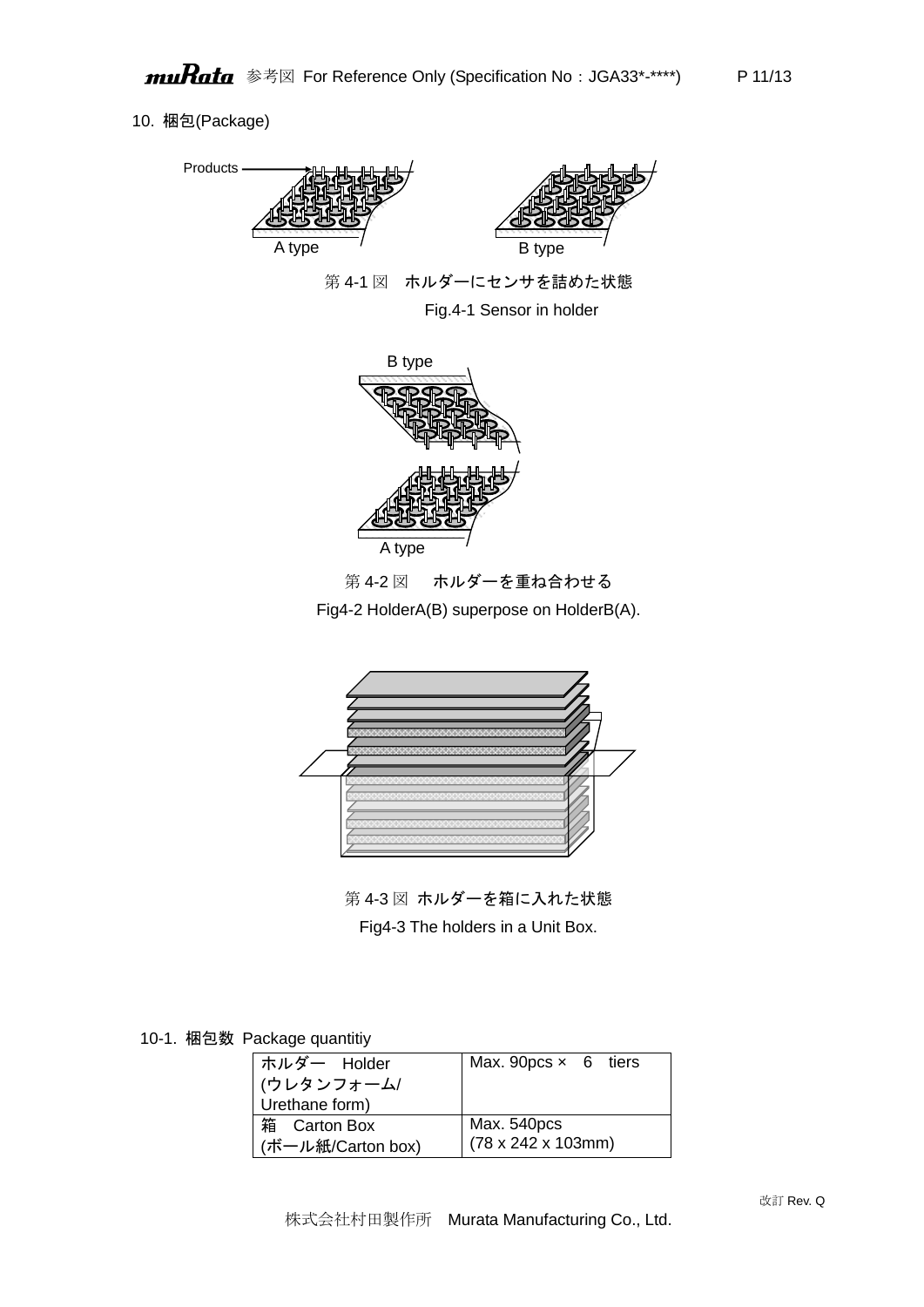10-2. 個装ラベル Individual label (C3 label)

貴社品番、村田品番、数量、検印 No.をトムソン箱に貼りつける

Customer Part Number/ Murata Part Number/ Quantitiy in box/ Inspection number



(注)村田社内管理ラベルと個装ラベルの内容は必ずしも同じではありません。お客様 におかれましては、個装ラベルの情報を参照ください。

\*1) The Control label is only for Murata internal use. Please refer C3 label for the information of products in carton box.

第 4-4 図 個装ラベル表示

Fig4-4 Carton box label

|  |  |  |  |  | 10-3. 外装箱 Outer box information (段ボール/ Card board) |
|--|--|--|--|--|----------------------------------------------------|
|--|--|--|--|--|----------------------------------------------------|

| 箱形状<br>Dimension                   | $265 \times 410 \times 235$ mm |
|------------------------------------|--------------------------------|
| 内装箱<br>Quantity of carton box      | 10 boxes                       |
| 製品個数<br>Quantity of total products | 5400 pcs                       |